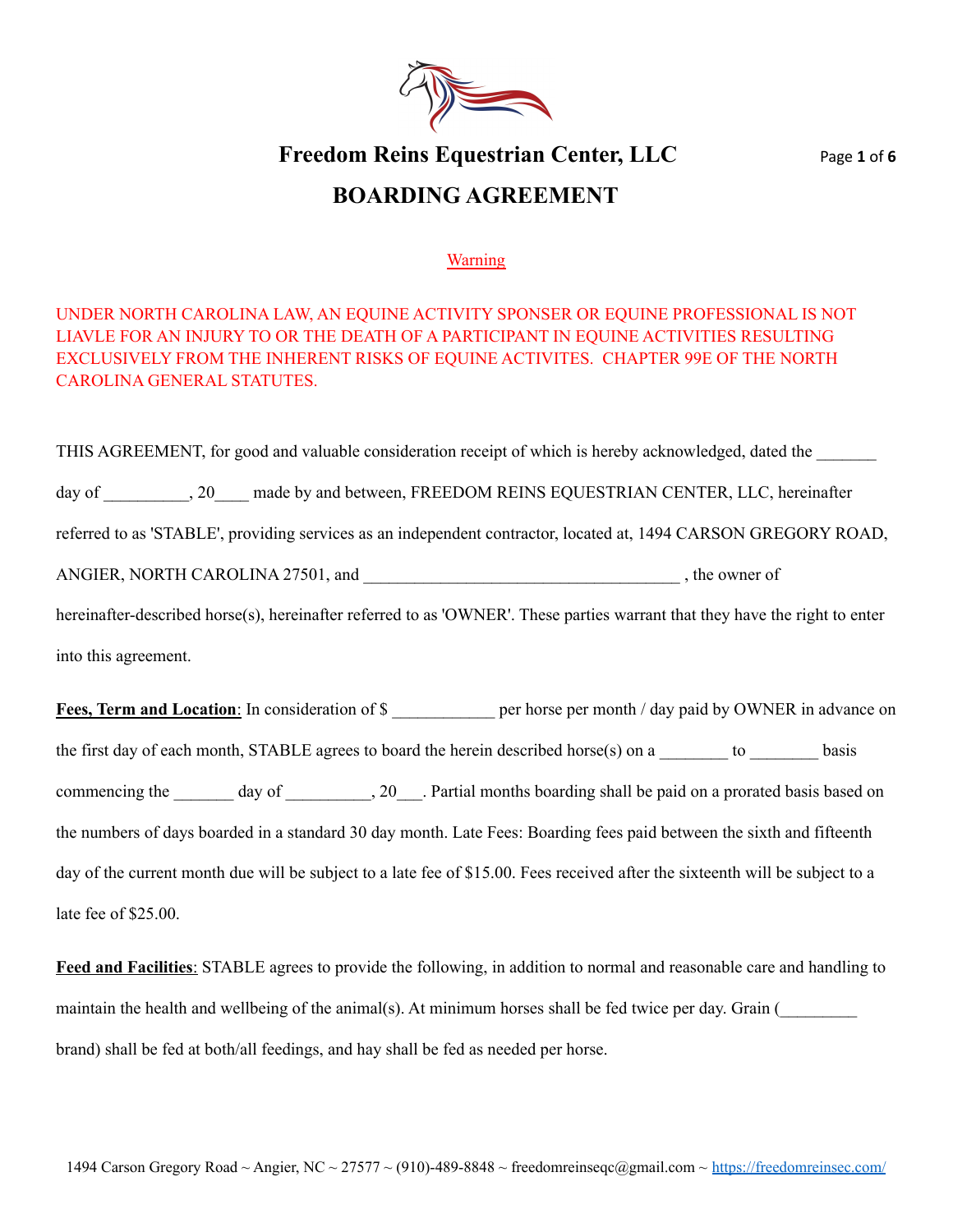# **Freedom Reins Equestrian Center, LLC** Page **2** of **6**

**Shoeing/Farrier:** STABLE will agree to provide the necessary shoeing and farrier services of the horse as is reasonably necessary. OWNER may choose to use STABLE'S farrier, or their own. Provided however, such expense for same shall be the obligation of OWNER hereunder. Upon presentation by STABLE of the bill for said services rendered, including service charges, if any, OWNER shall pay said bill.

**Deworming:** STABLE will provide deworming of the horse as is reasonably necessary. Provided, however, such expense for same shall be the obligation of OWNER hereunder. Upon presentation by STABLE of the bill for said services rendered, including service charges, if any, OWNER shall pay said bill.

**Training:** STABLE (\_\_\_) shall or (\_\_\_) shall not provide training for said horse(s). If yes, see TRAINING CONTRACT.

**Exercise**: The OWNER shall be solely responsible for the exercise of the horse (s) if they are not in training with STABLE and it is expressly understood by OWNER that the horses shall be turned out daily at the discretion of STABLE. Further Exercise  $\begin{vmatrix} \cdot & \cdot \\ \cdot & \cdot \end{vmatrix}$  shall not be provided by STABLE for said horse(s). Fees for such service shall be \$\_\_\_\_\_\_\_ per activity and shall not be included within the aforesaid fees.

**Ownership/Coggins Test**: OWNER warrants that it owns said horse (s), that there are no current liens against said horse(s), express or implied by law, and will provide prior to time of delivery of said horse (s), to STABLE, proof satisfactory of a negative Coggins test current within the twelve month period immediately preceding delivery of the horse to STABLE..

**Veterinary Care**: Required veterinary care includes, Current Deworming, Current Coggins, a typical 5-way immunization injection (Tetanus, Eastern and Western Encephalitis, Rhinopnemonitis, Influenza). STABLE suggests West Nile and Strangles vaccines.

**Risk of Loss**: During the time that the horse(s) is/are in the custody of STABLE, STABLE shall not be liable for any sickness, disease, theft, death or injury which may be suffered by the horse. This includes, but is not limited to, any personal injury or disability the horse may receive while of STABLE's premises.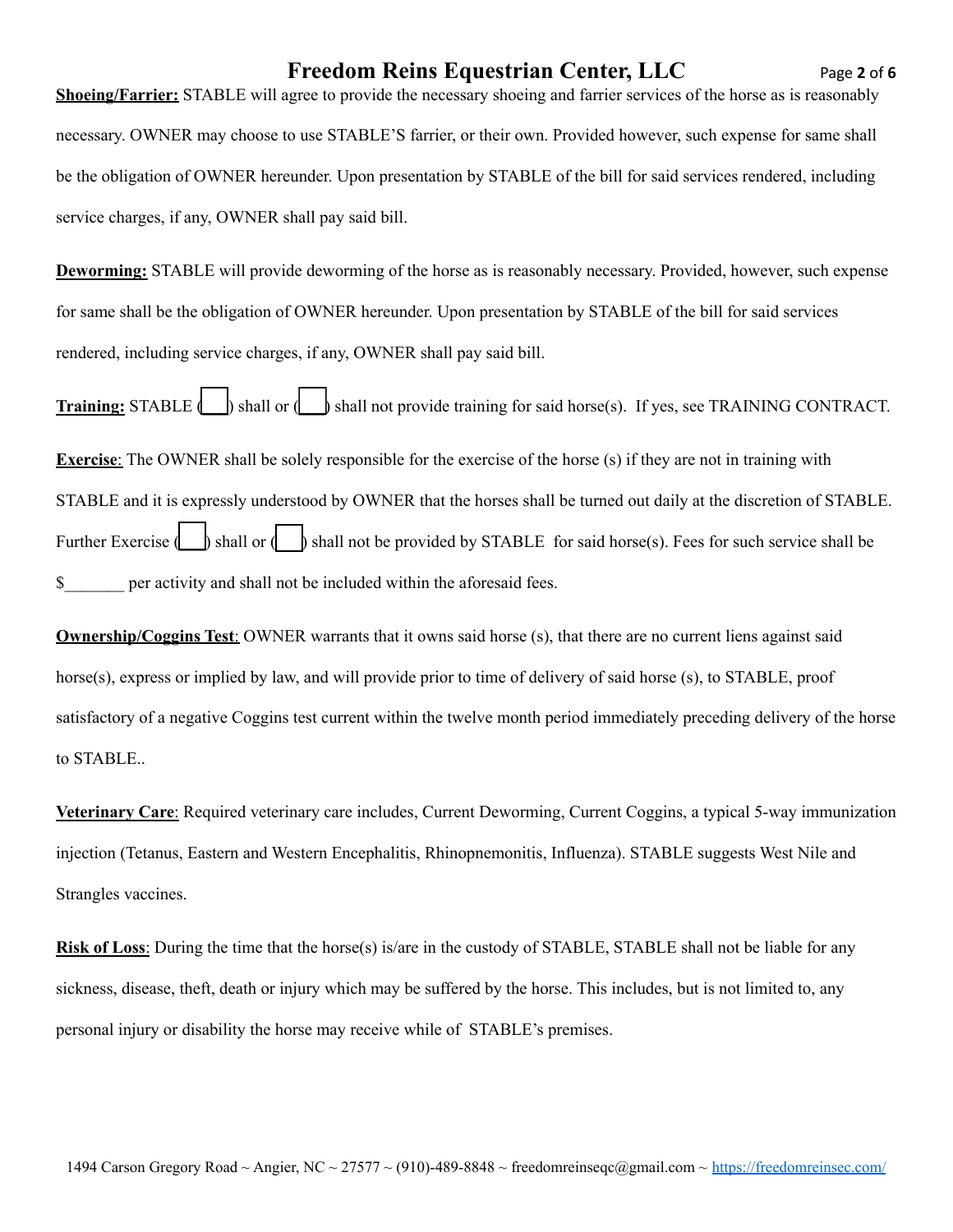### **Freedom Reins Equestrian Center, LLC** Page **3** of **6**

**Hold Harmless**: OWNER agrees to hold STABLE harmless from any claim resulting from damage or injury caused by said horse, OWNER or his guests and invitees, to anyone, including but not limited to legal fees and/or expenses incurred by STABLE in defense of such claims.

**Emergency Care**: STABLE agrees to attempt to contact OWNER should STABLE feel that medical treatment is needed for said horse (s), provided however, that in the event the STABLE is unable to so contact OWNER within a reasonable time, which time shall be judged and determined solely by STABLE, STABLE is then hereby authorized to secure emergency veterinary care and/or blacksmith care, and by any licensed providers of such care who are selected by STABLE, as STABLE determines is required for the health and well-being of said horse (s). The cost of such care secured shall be due and payable by OWNER.

**Stable Rules**: Owner hereby acknowledges receipt and understanding of the current STABLE Rules, which are incorporated by reference in full, as if fully set forth herein. OWNER agrees they and their guests and invitees will be bound and abide by these Rules, and accepts responsibility for the conduct of their guests and invitees according to these Rules. OWNER acknowledges the Rules include but are not limited to:

STABLE Safety Rules (See attached);

STABLE may revise these Rules from time to time and OWNER agrees any revision shall have the same force and effect as current Rules. Failure, as determined in STABLE's sole discretion, of OWNER or OWNER's guests and invitees to abide by STABLE Rules may result in STABLE declaring OWNER in default hereunder and result in termination of this AGREEMENT.

**Default:** Either party may terminate this AGREEMENT for failure of the other party to meet any material terms of this AGREEMENT, including, but not limited to, Stable Rules. In the case of a default by one party, the other party shall have the right to recover legal fees and expenses, if any, incurred as a result of said default. Any payment due STABLE under this AGREEMENT shall be due and payable by the tenth day of the month and immediately in the event of termination.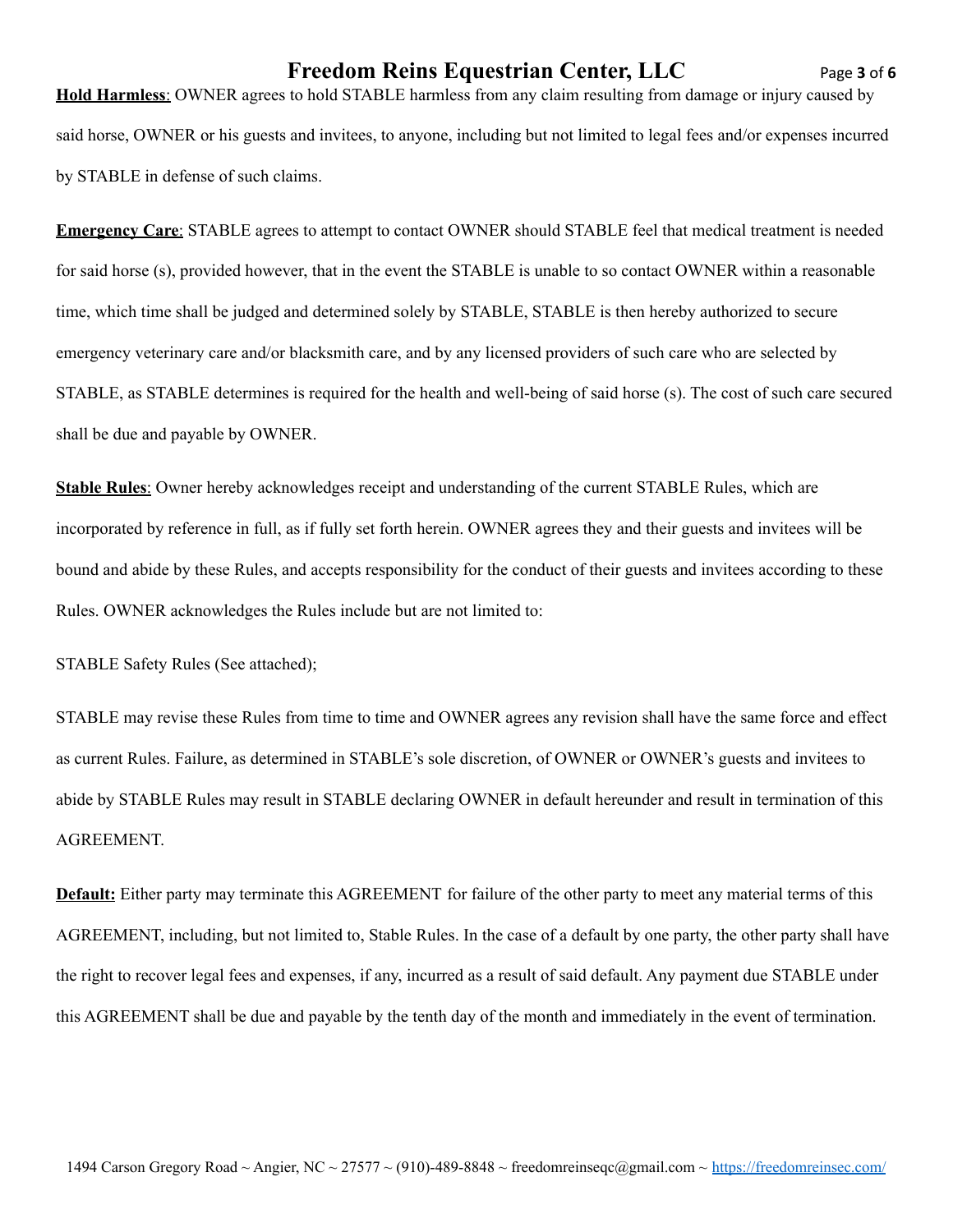# **Freedom Reins Equestrian Center, LLC** Page **4** of **6**

| Failure to make any payment by said due date shall place OWNER in default hereunder. Acceptance by STABLE of any |  |
|------------------------------------------------------------------------------------------------------------------|--|
|------------------------------------------------------------------------------------------------------------------|--|

late payment shall not constitute a waiver of subsequent due dates or determinations of default.

**Assignment:** This AGREEMENT may not be assigned by OWNER without the express written consent of STABLE.

**Notice of Termination:** OWNER agrees that thirty (30) days notice shall be given to STABLE as to the termination of this AGREEMENT.

THIS AGREEMENT IS SUBJECT TO THE LAWS OF THE STATE OF NORTH CAROLINA ON THE DATE FIRST SET FORTH ABOVE.

#### **"STABLE"**

STABLE AND STABLE OWNER: FREEDOM REINS EQUESTRIAN CENTER, LLC.; SARA STONEBRAKER

STABLE OWNER (SIGNATURE): \_\_\_\_\_\_\_\_\_\_\_\_\_\_\_\_\_\_\_\_\_\_\_\_\_\_\_\_DATE: \_\_\_\_\_\_\_\_\_\_\_\_\_\_\_\_\_\_\_\_\_\_\_\_\_\_

ADDRESS: 1494 Carson Gregory Road Angier, NC 27501 TELEPHONE: 910-489-8848

#### **"OWNER"**

HORSE OWNER (PRINTED): \_\_\_\_\_\_\_\_\_\_\_\_\_\_\_\_\_\_\_\_\_\_\_\_\_\_\_\_\_\_\_\_\_\_\_\_\_\_\_\_

HORSE OWNER (SIGNATURE): \_\_\_\_\_\_\_\_\_\_\_\_\_\_\_\_\_\_\_\_\_\_\_\_\_\_\_\_\_\_\_\_\_\_\_\_\_\_\_\_\_\_\_\_\_\_\_

ADDRESS: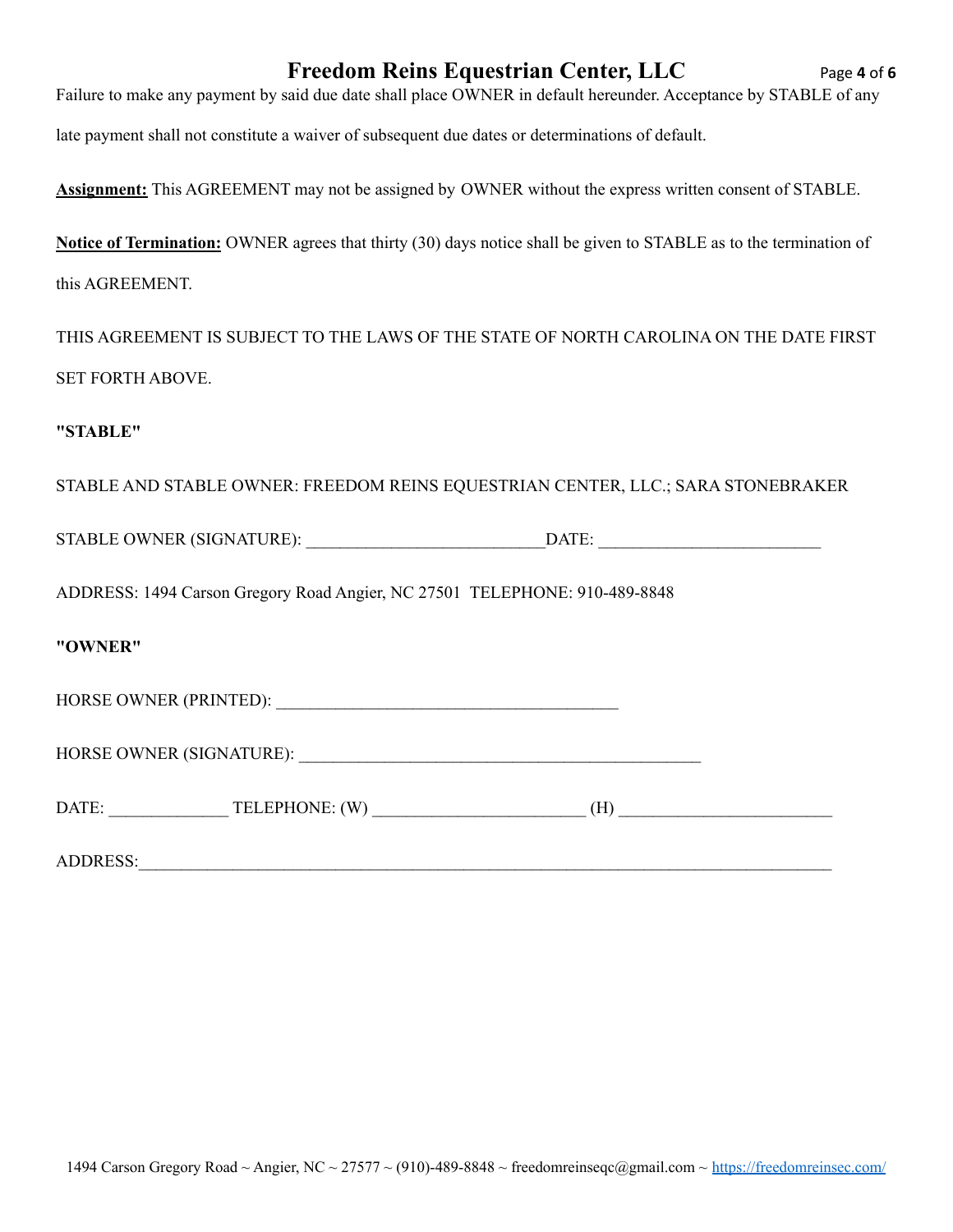### **Freedom Reins Equestrian Center, LLC** Page **5** of **6 ADDENDUM**

**Abandoned Tack and Horses beyond Boarding Term:** There shall be no assumed transition period beyond the end of the boarding term. Horses and/or tack left behind at either the end of the boarding term or the discontinuance of payment for boarding services will be kept for a fixed period of time of 90 days at the horse OWNER'S expense of \$ per month (same as the boarding rate previously paid) until the horse and/or tack is removed.

**Stableman's (Agister's) Liens and Transfer of Ownership:** Upon the occasion that the OWNER of the boarded horse receives services from the STABLE and fails to pay the prearranged fees (i.e. - board, feed, vaccinations, and medical fees incurred) the horse will not be released to the OWNER until funds have been received for services rendered.

Owners of said horse(s) and items will receive one letter monthly for the 90 day period of failure to pay board and/or other incurred expenses. The letter will specify each item and/or horse and state that if the items are not removed within the specified period of time (90 days from first failure of payment), they will become the property of the boarding stable. To minimize the possibility that the former owner can claim lack of receipt of the letter, all letters will be mailed via a method that provides for proof of delivery, such as Federal Express. Beyond this 90 day period, the former OWNER will have no claims of liens on the previously held possessions and will be revoked from any opportunity for legal clam for "conversion" against the STABLE or the STABLE OWNERS.

THIS AGREEMENT IS SUBJECT TO THE LAWS OF THE STATE OF NORTH CAROLINA ON THE DATE FIRST SET FORTH ABOVE.

| <b>HORSE OWNER (SIGNATURE):</b> | DATE |  |
|---------------------------------|------|--|
|                                 |      |  |

#### **Horse Information Form**

#### **OWNER**